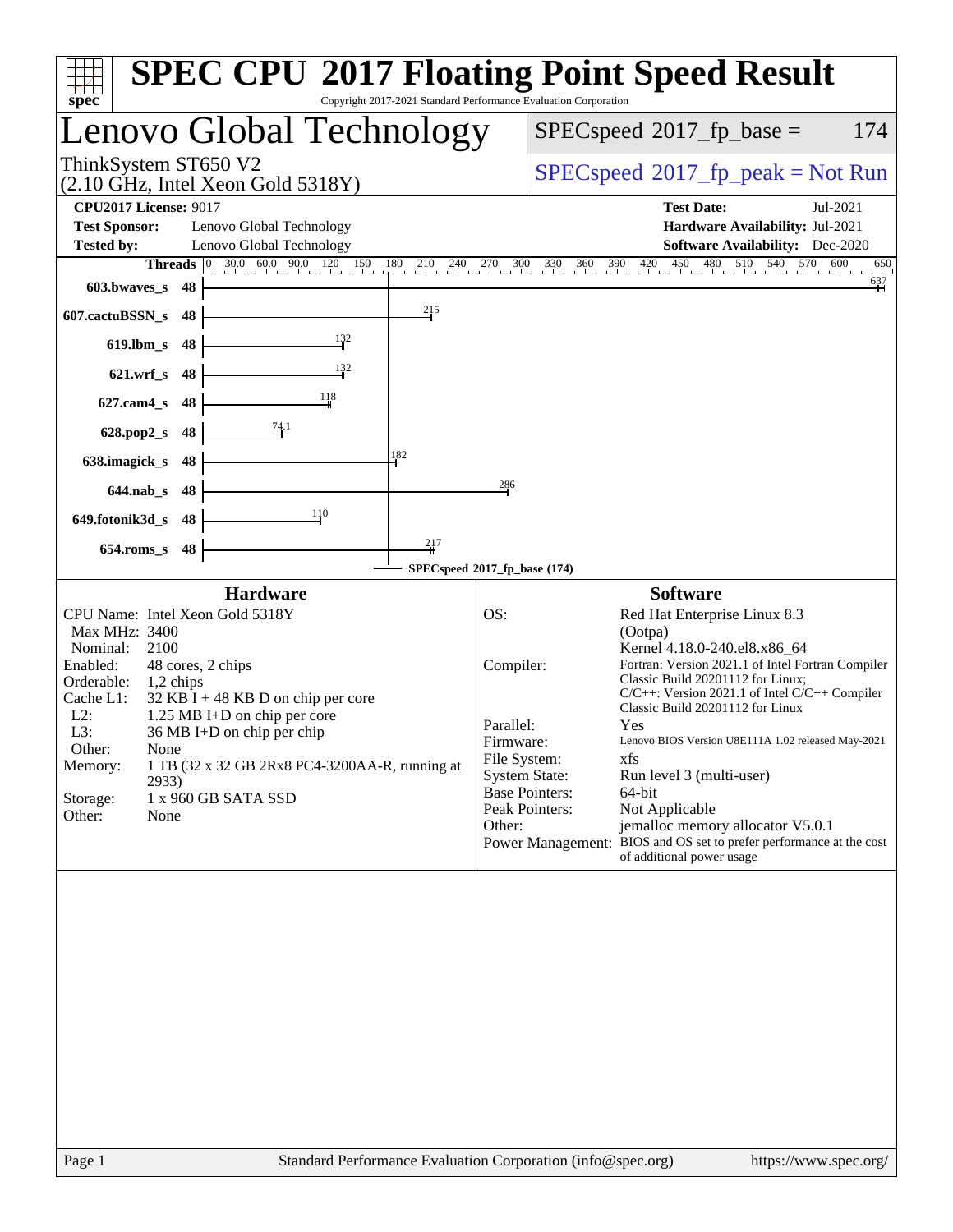

#### **[SPEC CPU](http://www.spec.org/auto/cpu2017/Docs/result-fields.html#SPECCPU2017FloatingPointSpeedResult)[2017 Floating Point Speed Result](http://www.spec.org/auto/cpu2017/Docs/result-fields.html#SPECCPU2017FloatingPointSpeedResult)** Copyright 2017-2021 Standard Performance Evaluation Corporation

### Lenovo Global Technology

 $SPECspeed^{\circledcirc}2017_fp\_base = 174$  $SPECspeed^{\circledcirc}2017_fp\_base = 174$ 

(2.10 GHz, Intel Xeon Gold 5318Y)

ThinkSystem ST650 V2<br>  $SPECspeed^{\circ}2017\_fp\_peak = Not Run$  $SPECspeed^{\circ}2017\_fp\_peak = Not Run$ 

**[Test Sponsor:](http://www.spec.org/auto/cpu2017/Docs/result-fields.html#TestSponsor)** Lenovo Global Technology **[Hardware Availability:](http://www.spec.org/auto/cpu2017/Docs/result-fields.html#HardwareAvailability)** Jul-2021 **[Tested by:](http://www.spec.org/auto/cpu2017/Docs/result-fields.html#Testedby)** Lenovo Global Technology **[Software Availability:](http://www.spec.org/auto/cpu2017/Docs/result-fields.html#SoftwareAvailability)** Dec-2020

**[CPU2017 License:](http://www.spec.org/auto/cpu2017/Docs/result-fields.html#CPU2017License)** 9017 **[Test Date:](http://www.spec.org/auto/cpu2017/Docs/result-fields.html#TestDate)** Jul-2021

### **[Results Table](http://www.spec.org/auto/cpu2017/Docs/result-fields.html#ResultsTable)**

|                  |                             |                |                | <b>Base</b>    |       |                | <b>Peak</b> |                |                |              |                |              |                |              |  |
|------------------|-----------------------------|----------------|----------------|----------------|-------|----------------|-------------|----------------|----------------|--------------|----------------|--------------|----------------|--------------|--|
| <b>Benchmark</b> | <b>Threads</b>              | <b>Seconds</b> | Ratio          | <b>Seconds</b> | Ratio | <b>Seconds</b> | Ratio       | <b>Threads</b> | <b>Seconds</b> | <b>Ratio</b> | <b>Seconds</b> | <b>Ratio</b> | <b>Seconds</b> | <b>Ratio</b> |  |
| 603.bwayes s     | 48                          | 92.8           | 636            | 92.7           | 637   | 91.9           | 642         |                |                |              |                |              |                |              |  |
| 607.cactuBSSN s  | 48                          | 77.6           | 215            | 77.5           | 215   | 77.4           | 215         |                |                |              |                |              |                |              |  |
| $619.$ lbm s     | 48                          | 40.0           | 131            | 39.7           | 132   | 39.6           | 132         |                |                |              |                |              |                |              |  |
| $621.wrf$ s      | 48                          | 101            | 131            | 100            | 132   | 100            | 132         |                |                |              |                |              |                |              |  |
| $627$ .cam4 s    | 48                          | 75.2           | <u>118</u>     | 75.4           | 118   | 74.0           | 120         |                |                |              |                |              |                |              |  |
| $628.pop2_s$     | 48                          | 161            | 73.9           | 160            | 74.1  | 160            | 74.3        |                |                |              |                |              |                |              |  |
| 638.imagick_s    | 48                          | 79.5           | 181            | 79.2           | 182   | 79.2           | 182         |                |                |              |                |              |                |              |  |
| $644$ .nab s     | 48                          | 61.0           | 286            | 61.0           | 286   | 60.8           | 287         |                |                |              |                |              |                |              |  |
| 649.fotonik3d s  | 48                          | 82.7           | 110            | 82.0           | 111   | 82.6           | <b>110</b>  |                |                |              |                |              |                |              |  |
| $654$ .roms s    | 48                          | 72.5           | 217            | 73.3           | 215   | 72.2           | 218         |                |                |              |                |              |                |              |  |
|                  | $SPECspeed*2017_fp\_base =$ |                | 174            |                |       |                |             |                |                |              |                |              |                |              |  |
|                  | $SPECspeed*2017_fp\_peak =$ |                | <b>Not Run</b> |                |       |                |             |                |                |              |                |              |                |              |  |

Results appear in the [order in which they were run.](http://www.spec.org/auto/cpu2017/Docs/result-fields.html#RunOrder) Bold underlined text [indicates a median measurement](http://www.spec.org/auto/cpu2017/Docs/result-fields.html#Median).

#### **[Operating System Notes](http://www.spec.org/auto/cpu2017/Docs/result-fields.html#OperatingSystemNotes)**

Stack size set to unlimited using "ulimit -s unlimited"

#### **[Environment Variables Notes](http://www.spec.org/auto/cpu2017/Docs/result-fields.html#EnvironmentVariablesNotes)**

```
Environment variables set by runcpu before the start of the run:
KMP_AFFINITY = "granularity=fine,compact"
LD_LIBRARY_PATH =
      "/home/cpu2017-1.1.8-ic2021.1-revB/lib/intel64:/home/cpu2017-1.1.8-ic202
      1.1-revB/je5.0.1-64"
MALLOC_CONF = "retain:true"
OMP_STACKSIZE = "192M"
```
#### **[General Notes](http://www.spec.org/auto/cpu2017/Docs/result-fields.html#GeneralNotes)**

 Binaries compiled on a system with 1x Intel Core i9-7980XE CPU + 64GB RAM memory using Redhat Enterprise Linux 8.0 Transparent Huge Pages enabled by default Prior to runcpu invocation Filesystem page cache synced and cleared with: sync; echo 3> /proc/sys/vm/drop\_caches NA: The test sponsor attests, as of date of publication, that CVE-2017-5754 (Meltdown) is mitigated in the system as tested and documented. Yes: The test sponsor attests, as of date of publication, that CVE-2017-5753 (Spectre variant 1) is mitigated in the system as tested and documented. Yes: The test sponsor attests, as of date of publication, that CVE-2017-5715 (Spectre variant 2) is mitigated in the system as tested and documented.

**(Continued on next page)**

| Page 2 | Standard Performance Evaluation Corporation (info@spec.org) | https://www.spec.org/ |
|--------|-------------------------------------------------------------|-----------------------|
|--------|-------------------------------------------------------------|-----------------------|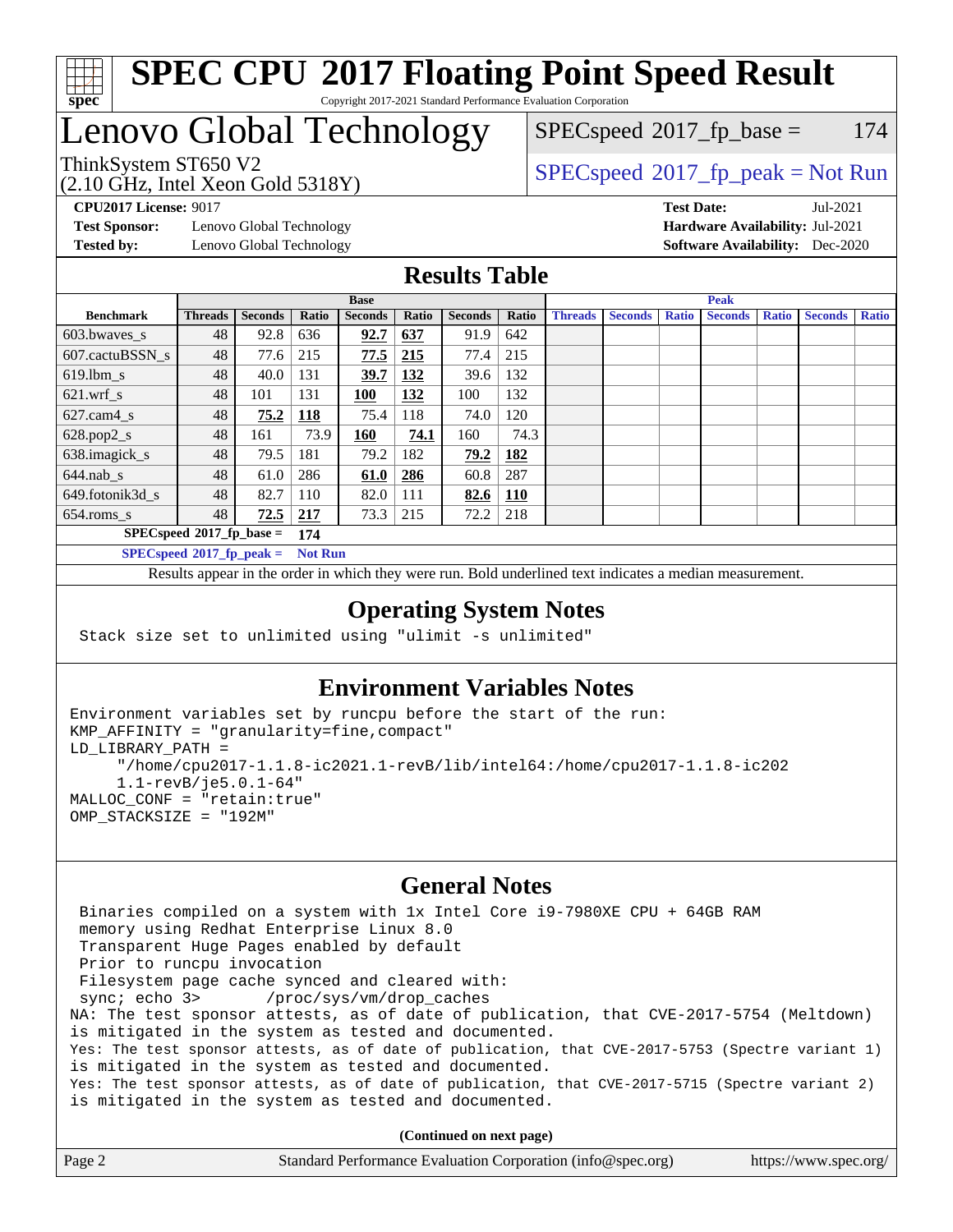| е |  |  |  |  |  |  |  |  |  |
|---|--|--|--|--|--|--|--|--|--|

# **[SPEC CPU](http://www.spec.org/auto/cpu2017/Docs/result-fields.html#SPECCPU2017FloatingPointSpeedResult)[2017 Floating Point Speed Result](http://www.spec.org/auto/cpu2017/Docs/result-fields.html#SPECCPU2017FloatingPointSpeedResult)**

Copyright 2017-2021 Standard Performance Evaluation Corporation

### Lenovo Global Technology

 $SPECspeed^{\circ}2017\_fp\_base = 174$  $SPECspeed^{\circ}2017\_fp\_base = 174$ 

(2.10 GHz, Intel Xeon Gold 5318Y)

ThinkSystem ST650 V2<br>  $SPECspeed^{\circ}2017\_fp\_peak = Not Run$  $SPECspeed^{\circ}2017\_fp\_peak = Not Run$ 

**[CPU2017 License:](http://www.spec.org/auto/cpu2017/Docs/result-fields.html#CPU2017License)** 9017 **[Test Date:](http://www.spec.org/auto/cpu2017/Docs/result-fields.html#TestDate)** Jul-2021

**[Test Sponsor:](http://www.spec.org/auto/cpu2017/Docs/result-fields.html#TestSponsor)** Lenovo Global Technology **[Hardware Availability:](http://www.spec.org/auto/cpu2017/Docs/result-fields.html#HardwareAvailability)** Jul-2021 **[Tested by:](http://www.spec.org/auto/cpu2017/Docs/result-fields.html#Testedby)** Lenovo Global Technology **[Software Availability:](http://www.spec.org/auto/cpu2017/Docs/result-fields.html#SoftwareAvailability)** Dec-2020

#### **[General Notes \(Continued\)](http://www.spec.org/auto/cpu2017/Docs/result-fields.html#GeneralNotes)**

 jemalloc, a general purpose malloc implementation built with the RedHat Enterprise 7.5, and the system compiler gcc 4.8.5 sources available from jemalloc.net or <https://github.com/jemalloc/jemalloc/releases> **[Platform Notes](http://www.spec.org/auto/cpu2017/Docs/result-fields.html#PlatformNotes)** BIOS configuration: Choose Operating Mode set to Maximum Performance and then set it to Custom Mode C-States set to Legacy Adjacent Cache Prefetch set to Disabled Hyper-Threading set to Disabled Sysinfo program /home/cpu2017-1.1.8-ic2021.1-revB/bin/sysinfo Rev: r6622 of 2021-04-07 982a61ec0915b55891ef0e16acafc64d running on localhost.localdomain Fri Jul 23 23:45:50 2021 SUT (System Under Test) info as seen by some common utilities. For more information on this section, see <https://www.spec.org/cpu2017/Docs/config.html#sysinfo> From /proc/cpuinfo model name : Intel(R) Xeon(R) Gold 5318Y CPU @ 2.10GHz 2 "physical id"s (chips) 48 "processors" cores, siblings (Caution: counting these is hw and system dependent. The following excerpts from /proc/cpuinfo might not be reliable. Use with caution.) cpu cores : 24 siblings : 24 physical 0: cores 0 1 2 3 4 5 6 7 8 9 10 11 12 13 14 15 16 17 18 19 20 21 22 23 physical 1: cores 0 1 2 3 4 5 6 7 8 9 10 11 12 13 14 15 16 17 18 19 20 21 22 23 From lscpu from util-linux 2.32.1: Architecture: x86\_64 CPU op-mode(s): 32-bit, 64-bit Byte Order: Little Endian  $CPU(s):$  48 On-line CPU(s) list: 0-47 Thread(s) per core: 1 Core(s) per socket: 24 Socket(s): 2 NUMA node(s): 2 Vendor ID: GenuineIntel CPU family: 6 Model: 106 Model name: Intel(R) Xeon(R) Gold 5318Y CPU @ 2.10GHz Stepping: 6 **(Continued on next page)**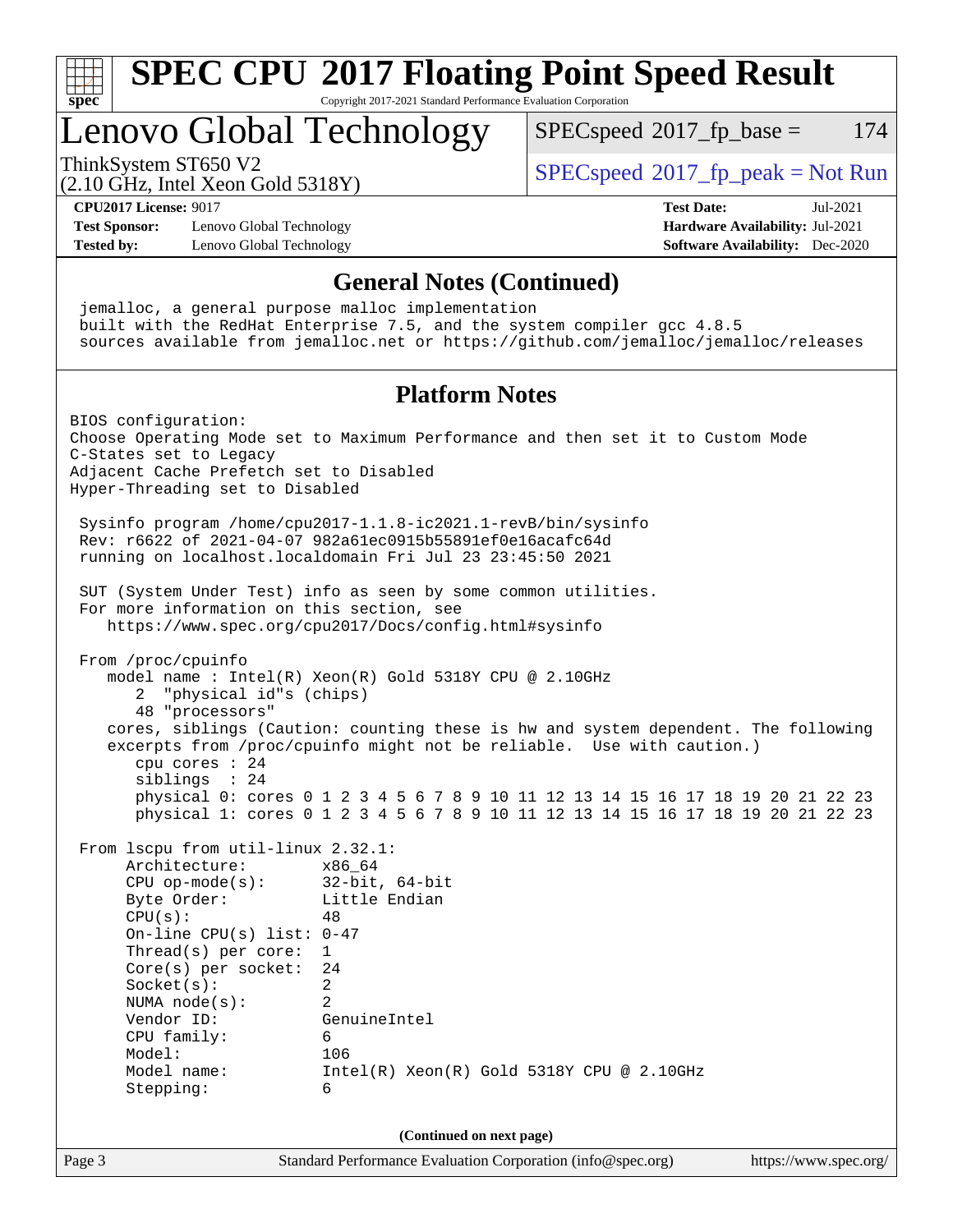

#### **[SPEC CPU](http://www.spec.org/auto/cpu2017/Docs/result-fields.html#SPECCPU2017FloatingPointSpeedResult)[2017 Floating Point Speed Result](http://www.spec.org/auto/cpu2017/Docs/result-fields.html#SPECCPU2017FloatingPointSpeedResult)** Copyright 2017-2021 Standard Performance Evaluation Corporation

Lenovo Global Technology

 $SPEC speed^{\circ}2017\_fp\_base = 174$ 

(2.10 GHz, Intel Xeon Gold 5318Y)

ThinkSystem ST650 V2<br>  $\begin{array}{c}\n\text{SPEC speed} \text{°2017\_fp\_peak} = \text{Not Run} \\
\text{SPEC speed} \text{°2017\_fp\_peak} = \text{Not Run} \\
\end{array}$ 

**[Test Sponsor:](http://www.spec.org/auto/cpu2017/Docs/result-fields.html#TestSponsor)** Lenovo Global Technology **[Hardware Availability:](http://www.spec.org/auto/cpu2017/Docs/result-fields.html#HardwareAvailability)** Jul-2021 **[Tested by:](http://www.spec.org/auto/cpu2017/Docs/result-fields.html#Testedby)** Lenovo Global Technology **[Software Availability:](http://www.spec.org/auto/cpu2017/Docs/result-fields.html#SoftwareAvailability)** Dec-2020

**[CPU2017 License:](http://www.spec.org/auto/cpu2017/Docs/result-fields.html#CPU2017License)** 9017 **[Test Date:](http://www.spec.org/auto/cpu2017/Docs/result-fields.html#TestDate)** Jul-2021

#### **[Platform Notes \(Continued\)](http://www.spec.org/auto/cpu2017/Docs/result-fields.html#PlatformNotes)**

| CPU MHz:                | 2028.978  |
|-------------------------|-----------|
| BogoMIPS:               | 4200.00   |
| Virtualization:         | $VT - x$  |
| L1d cache:              | 48K       |
| $L1i$ cache:            | 32K       |
| $L2$ cache:             | 1280K     |
| $L3$ cache:             | 36864K    |
| NUMA $node0$ $CPU(s)$ : | $0 - 23$  |
| NUMA nodel CPU(s):      | $24 - 47$ |
|                         |           |

Flags: fpu vme de pse tsc msr pae mce cx8 apic sep mtrr pge mca cmov pat pse36 clflush dts acpi mmx fxsr sse sse2 ss ht tm pbe syscall nx pdpe1gb rdtscp lm constant\_tsc art arch\_perfmon pebs bts rep\_good nopl xtopology nonstop\_tsc cpuid aperfmperf pni pclmulqdq dtes64 monitor ds\_cpl vmx smx est tm2 ssse3 sdbg fma cx16 xtpr pdcm pcid dca sse4\_1 sse4\_2 x2apic movbe popcnt tsc\_deadline\_timer aes xsave avx f16c rdrand lahf\_lm abm 3dnowprefetch cpuid\_fault epb cat\_l3 invpcid\_single intel\_ppin ssbd mba ibrs ibpb stibp ibrs\_enhanced tpr\_shadow vnmi flexpriority ept vpid ept\_ad fsgsbase tsc\_adjust bmi1 hle avx2 smep bmi2 erms invpcid cqm rdt\_a avx512f avx512dq rdseed adx smap avx512ifma clflushopt clwb intel\_pt avx512cd sha\_ni avx512bw avx512vl xsaveopt xsavec xgetbv1 xsaves cqm\_llc cqm\_occup\_llc cqm\_mbm\_total cqm\_mbm\_local split\_lock\_detect wbnoinvd dtherm ida arat pln pts avx512vbmi umip pku ospke avx512\_vbmi2 gfni vaes vpclmulqdq avx512\_vnni avx512\_bitalg tme avx512\_vpopcntdq la57 rdpid md\_clear pconfig flush\_l1d arch\_capabilities

```
 /proc/cpuinfo cache data
   cache size : 36864 KB
```
/sbin/tuned-adm active

From numactl --hardware WARNING: a numactl 'node' might or might not correspond to a physical chip. available: 2 nodes (0-1) node 0 cpus: 0 1 2 3 4 5 6 7 8 9 10 11 12 13 14 15 16 17 18 19 20 21 22 23 node 0 size: 494884 MB node 0 free: 515200 MB node 1 cpus: 24 25 26 27 28 29 30 31 32 33 34 35 36 37 38 39 40 41 42 43 44 45 46 47 node 1 size: 495517 MB node 1 free: 515179 MB node distances: node 0 1  $0: 10 20$  1: 20 10 From /proc/meminfo MemTotal: 1056492192 kB HugePages\_Total: 0<br>Hugepagesize: 2048 kB Hugepagesize:

Current active profile: balanced

**(Continued on next page)**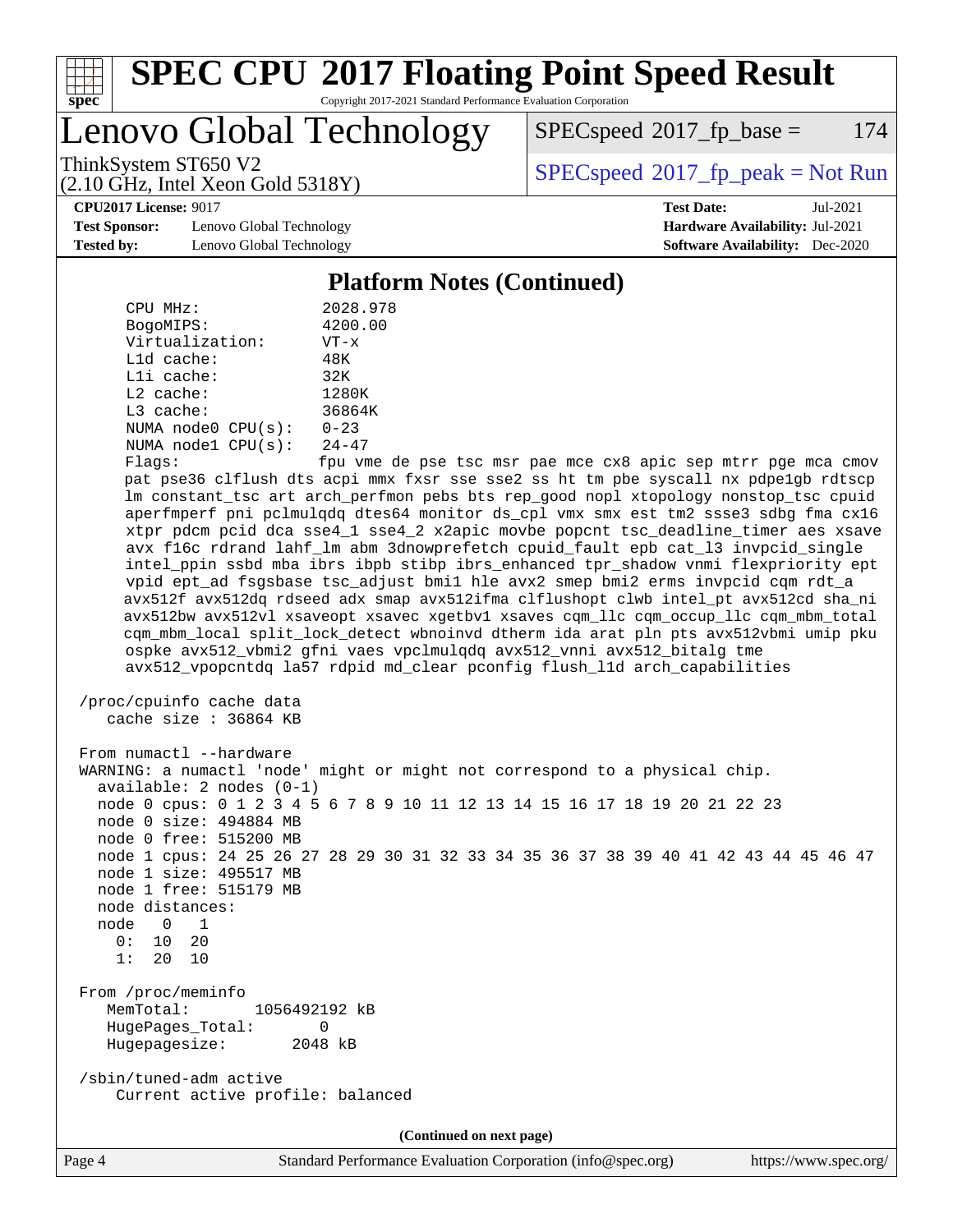| <b>SPEC CPU®2017 Floating Point Speed Result</b><br>Copyright 2017-2021 Standard Performance Evaluation Corporation<br>$spec^*$                                                                                                                                                                                                                                                                                                                                                                                                                                                   |                                                                                                            |
|-----------------------------------------------------------------------------------------------------------------------------------------------------------------------------------------------------------------------------------------------------------------------------------------------------------------------------------------------------------------------------------------------------------------------------------------------------------------------------------------------------------------------------------------------------------------------------------|------------------------------------------------------------------------------------------------------------|
| Lenovo Global Technology                                                                                                                                                                                                                                                                                                                                                                                                                                                                                                                                                          | $SPEC speed^{\circ}2017$ _fp_base =<br>174                                                                 |
| ThinkSystem ST650 V2<br>(2.10 GHz, Intel Xeon Gold 5318Y)                                                                                                                                                                                                                                                                                                                                                                                                                                                                                                                         | $SPEC speed^{\circ}2017\_fp\_peak = Not Run$                                                               |
| <b>CPU2017 License: 9017</b><br><b>Test Sponsor:</b><br>Lenovo Global Technology<br><b>Tested by:</b><br>Lenovo Global Technology                                                                                                                                                                                                                                                                                                                                                                                                                                                 | <b>Test Date:</b><br>Jul-2021<br>Hardware Availability: Jul-2021<br><b>Software Availability:</b> Dec-2020 |
| <b>Platform Notes (Continued)</b>                                                                                                                                                                                                                                                                                                                                                                                                                                                                                                                                                 |                                                                                                            |
| From /etc/*release* /etc/*version*<br>os-release:<br>NAME="Red Hat Enterprise Linux"<br>VERSION="8.3 (Ootpa)"<br>ID="rhel"<br>ID_LIKE="fedora"<br>VERSION_ID="8.3"<br>PLATFORM_ID="platform:el8"<br>PRETTY_NAME="Red Hat Enterprise Linux 8.3 (Ootpa)"<br>ANSI COLOR="0;31"<br>redhat-release: Red Hat Enterprise Linux release 8.3 (Ootpa)<br>system-release: Red Hat Enterprise Linux release 8.3 (Ootpa)<br>system-release-cpe: cpe:/o:redhat:enterprise_linux:8.3:ga<br>uname $-a$ :<br>Linux localhost.localdomain 4.18.0-240.el8.x86_64 #1 SMP Wed Sep 23 05:13:10 EDT 2020 |                                                                                                            |
| x86_64 x86_64 x86_64 GNU/Linux<br>Kernel self-reported vulnerability status:<br>CVE-2018-12207 (iTLB Multihit):<br>CVE-2018-3620 (L1 Terminal Fault):                                                                                                                                                                                                                                                                                                                                                                                                                             | Not affected<br>Not affected                                                                               |
| Microarchitectural Data Sampling:<br>CVE-2017-5754 (Meltdown):<br>CVE-2018-3639 (Speculative Store Bypass):                                                                                                                                                                                                                                                                                                                                                                                                                                                                       | Not affected<br>Not affected<br>Mitigation: Speculative Store<br>Bypass disabled via prctl and<br>seccomp  |
| CVE-2017-5753 (Spectre variant 1):                                                                                                                                                                                                                                                                                                                                                                                                                                                                                                                                                | Mitigation: usercopy/swapgs<br>barriers and __user pointer<br>sanitization                                 |
| CVE-2017-5715 (Spectre variant 2):                                                                                                                                                                                                                                                                                                                                                                                                                                                                                                                                                | Mitigation: Enhanced IBRS, IBPB:<br>conditional, RSB filling                                               |
| CVE-2020-0543 (Special Register Buffer Data Sampling): Not affected<br>CVE-2019-11135 (TSX Asynchronous Abort):                                                                                                                                                                                                                                                                                                                                                                                                                                                                   | Not affected                                                                                               |
| run-level 3 Jul 23 23:45                                                                                                                                                                                                                                                                                                                                                                                                                                                                                                                                                          |                                                                                                            |
| SPEC is set to: /home/cpu2017-1.1.8-ic2021.1-revB<br>Type Size Used Avail Use% Mounted on<br>Filesystem<br>$/\text{dev/sda4}$<br>xfs<br>818G 108G 710G 14% / home                                                                                                                                                                                                                                                                                                                                                                                                                 |                                                                                                            |
| From /sys/devices/virtual/dmi/id<br>Vendor:<br>Lenovo<br>Product:<br>ThinkSystem ST650V2<br>Product Family: ThinkSystem<br>Serial:<br>1234567890                                                                                                                                                                                                                                                                                                                                                                                                                                  |                                                                                                            |
| (Continued on next page)                                                                                                                                                                                                                                                                                                                                                                                                                                                                                                                                                          |                                                                                                            |
| Page 5<br>Standard Performance Evaluation Corporation (info@spec.org)                                                                                                                                                                                                                                                                                                                                                                                                                                                                                                             | https://www.spec.org/                                                                                      |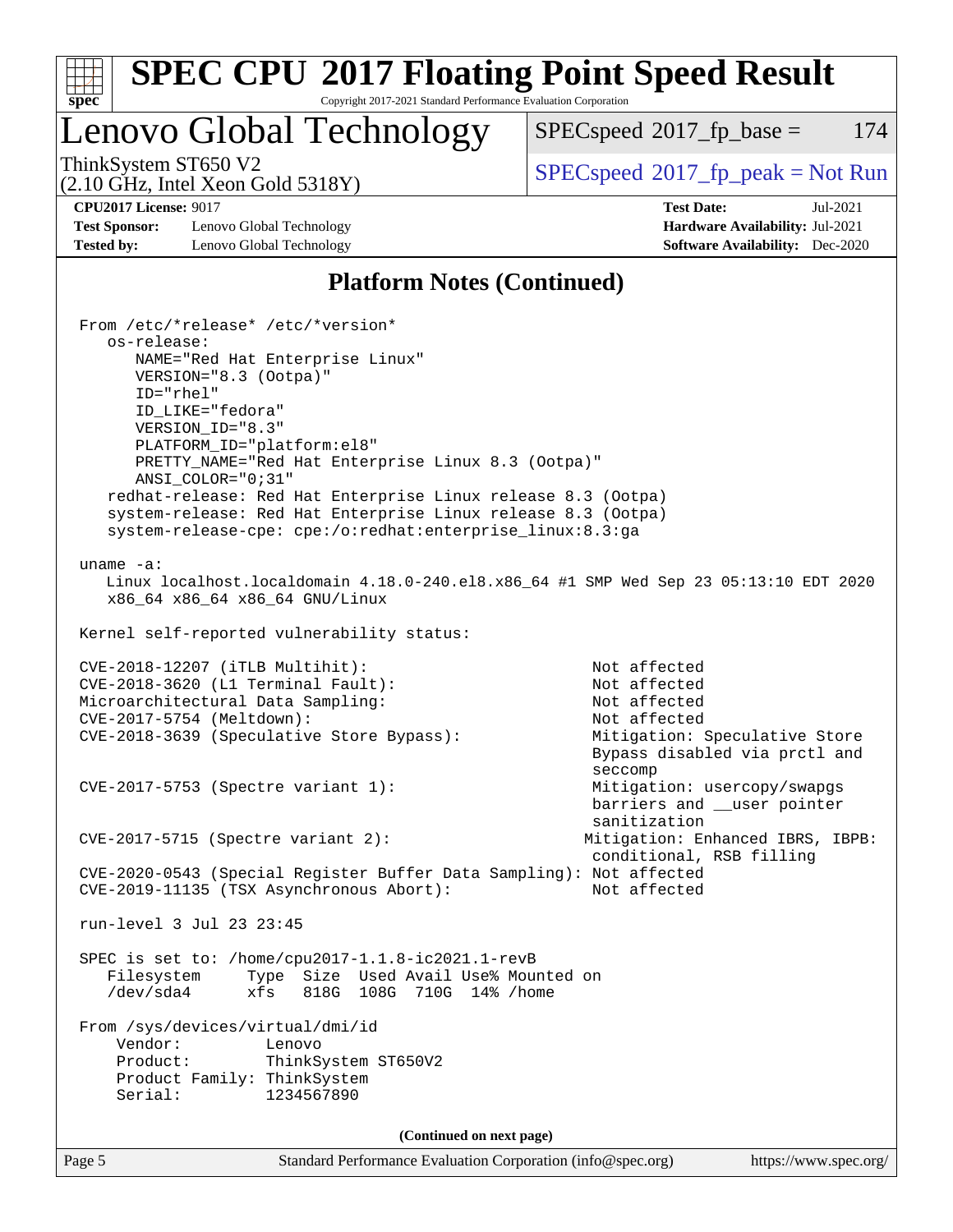| <b>SPEC CPU®2017 Floating Point Speed Result</b><br>Copyright 2017-2021 Standard Performance Evaluation Corporation<br>spec <sup>®</sup>                                                                                                                                                                                                                                                                                                                                                                                                                                                                                      |                                                                                                            |
|-------------------------------------------------------------------------------------------------------------------------------------------------------------------------------------------------------------------------------------------------------------------------------------------------------------------------------------------------------------------------------------------------------------------------------------------------------------------------------------------------------------------------------------------------------------------------------------------------------------------------------|------------------------------------------------------------------------------------------------------------|
| Lenovo Global Technology                                                                                                                                                                                                                                                                                                                                                                                                                                                                                                                                                                                                      | 174<br>$SPEC speed^{\circ}2017$ fp base =                                                                  |
| ThinkSystem ST650 V2<br>$(2.10 \text{ GHz}, \text{Intel Xeon Gold } 5318 \text{Y})$                                                                                                                                                                                                                                                                                                                                                                                                                                                                                                                                           | $SPEC speed^{\circ}2017\_fp\_peak = Not Run$                                                               |
| <b>CPU2017 License: 9017</b><br><b>Test Sponsor:</b><br>Lenovo Global Technology<br><b>Tested by:</b><br>Lenovo Global Technology                                                                                                                                                                                                                                                                                                                                                                                                                                                                                             | <b>Test Date:</b><br>Jul-2021<br>Hardware Availability: Jul-2021<br><b>Software Availability:</b> Dec-2020 |
| <b>Platform Notes (Continued)</b>                                                                                                                                                                                                                                                                                                                                                                                                                                                                                                                                                                                             |                                                                                                            |
| Additional information from dmidecode 3.2 follows. WARNING: Use caution when you<br>interpret this section. The 'dmidecode' program reads system data which is "intended to<br>allow hardware to be accurately determined", but the intent may not be met, as there are<br>frequent changes to hardware, firmware, and the "DMTF SMBIOS" standard.<br>Memory:<br>32x Samsung M393A4G43AB3-CWE 32 GB 2 rank 3200, configured at 2933<br>BIOS:<br>BIOS Vendor:<br>Lenovo<br>BIOS Version:<br>U8E111A-1.02<br>BIOS Date:<br>05/07/2021<br>BIOS Revision:<br>1.2<br>Firmware Revision: 1.40<br>(End of data from sysinfo program) |                                                                                                            |
| <b>Compiler Version Notes</b>                                                                                                                                                                                                                                                                                                                                                                                                                                                                                                                                                                                                 |                                                                                                            |
| 619.1bm_s(base) 638.imagick_s(base) 644.nab_s(base)<br>C                                                                                                                                                                                                                                                                                                                                                                                                                                                                                                                                                                      |                                                                                                            |
| $Intel(R)$ C Intel(R) 64 Compiler Classic for applications running on Intel(R)<br>64, Version 2021.1 Build 20201112_000000<br>Copyright (C) 1985-2020 Intel Corporation.                                                                                                                                                                                                                                                                                                                                                                                                                                                      | All rights reserved.                                                                                       |
| $C++$ , C, Fortran   607.cactuBSSN_s(base)                                                                                                                                                                                                                                                                                                                                                                                                                                                                                                                                                                                    |                                                                                                            |
| $Intel(R)$ C++ Intel(R) 64 Compiler Classic for applications running on<br>Intel(R) 64, Version 2021.1 Build 20201112_000000<br>Copyright (C) 1985-2020 Intel Corporation. All rights reserved.<br>Intel(R) C Intel(R) 64 Compiler Classic for applications running on Intel(R)<br>64, Version 2021.1 Build 20201112_000000<br>Copyright (C) 1985-2020 Intel Corporation. All rights reserved.<br>Intel(R) Fortran Intel(R) 64 Compiler Classic for applications running on<br>Intel(R) 64, Version 2021.1 Build 20201112_000000<br>Copyright (C) 1985-2020 Intel Corporation. All rights reserved.                           |                                                                                                            |
| $\vert$ 603.bwaves_s(base) 649.fotonik3d_s(base) 654.roms_s(base)<br>Fortran                                                                                                                                                                                                                                                                                                                                                                                                                                                                                                                                                  |                                                                                                            |
| Intel(R) Fortran Intel(R) 64 Compiler Classic for applications running on<br>Intel(R) 64, Version 2021.1 Build 20201112_000000                                                                                                                                                                                                                                                                                                                                                                                                                                                                                                |                                                                                                            |
| (Continued on next page)                                                                                                                                                                                                                                                                                                                                                                                                                                                                                                                                                                                                      |                                                                                                            |
| Page 6<br>Standard Performance Evaluation Corporation (info@spec.org)                                                                                                                                                                                                                                                                                                                                                                                                                                                                                                                                                         | https://www.spec.org/                                                                                      |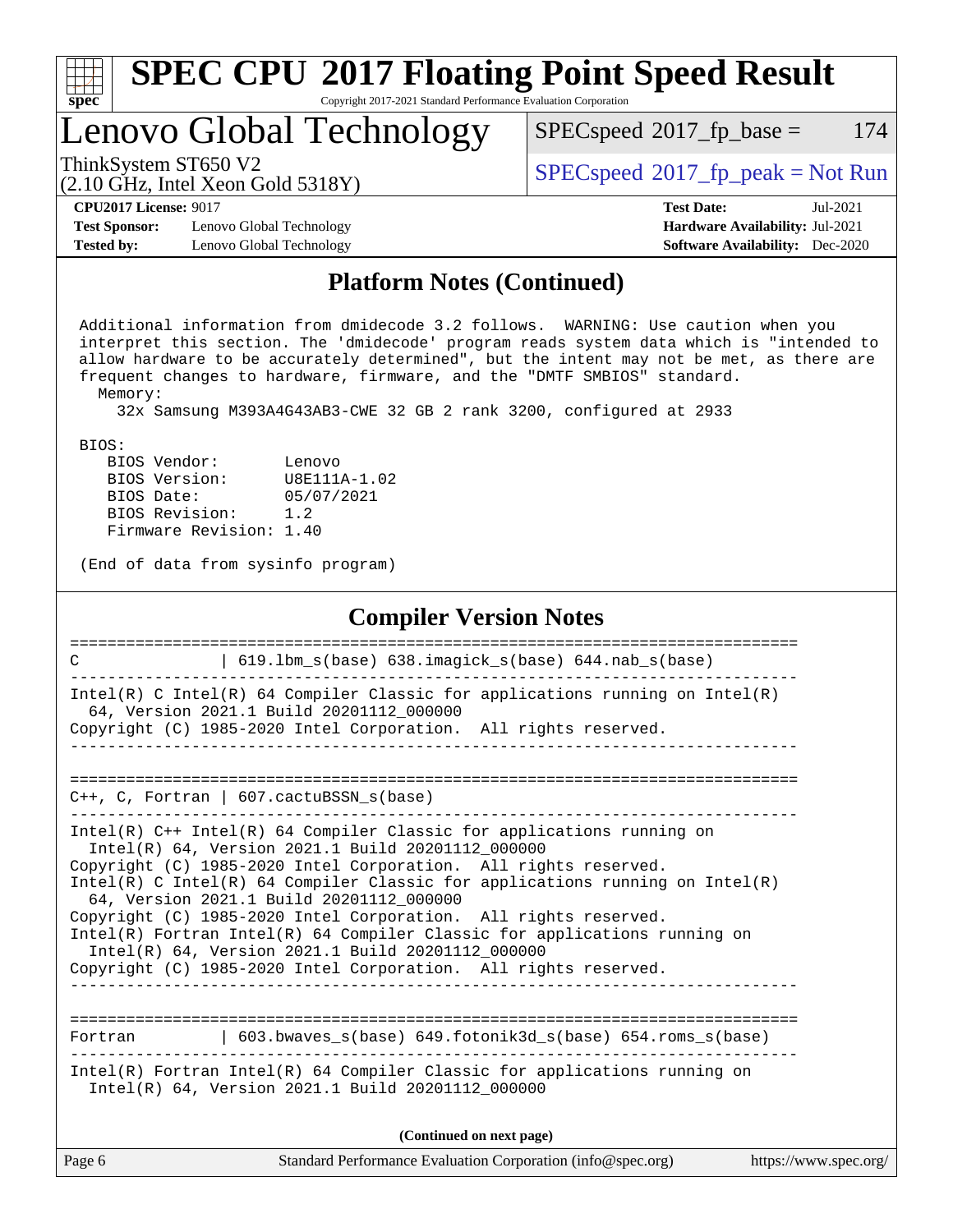| ×.<br>€<br>٠ |  |  |  |  |  |  |  |  |  |
|--------------|--|--|--|--|--|--|--|--|--|

# **[SPEC CPU](http://www.spec.org/auto/cpu2017/Docs/result-fields.html#SPECCPU2017FloatingPointSpeedResult)[2017 Floating Point Speed Result](http://www.spec.org/auto/cpu2017/Docs/result-fields.html#SPECCPU2017FloatingPointSpeedResult)**

Copyright 2017-2021 Standard Performance Evaluation Corporation

### Lenovo Global Technology

 $SPECspeed^{\circledcirc}2017_fp\_base = 174$  $SPECspeed^{\circledcirc}2017_fp\_base = 174$ 

(2.10 GHz, Intel Xeon Gold 5318Y)

ThinkSystem ST650 V2<br>  $SPECspeed^{\circ}2017\_fp\_peak = Not Run$  $SPECspeed^{\circ}2017\_fp\_peak = Not Run$ 

**[Test Sponsor:](http://www.spec.org/auto/cpu2017/Docs/result-fields.html#TestSponsor)** Lenovo Global Technology **[Hardware Availability:](http://www.spec.org/auto/cpu2017/Docs/result-fields.html#HardwareAvailability)** Jul-2021 **[Tested by:](http://www.spec.org/auto/cpu2017/Docs/result-fields.html#Testedby)** Lenovo Global Technology **[Software Availability:](http://www.spec.org/auto/cpu2017/Docs/result-fields.html#SoftwareAvailability)** Dec-2020

**[CPU2017 License:](http://www.spec.org/auto/cpu2017/Docs/result-fields.html#CPU2017License)** 9017 **[Test Date:](http://www.spec.org/auto/cpu2017/Docs/result-fields.html#TestDate)** Jul-2021

### **[Compiler Version Notes \(Continued\)](http://www.spec.org/auto/cpu2017/Docs/result-fields.html#CompilerVersionNotes)**

Copyright (C) 1985-2020 Intel Corporation. All rights reserved.

```
==============================================================================
```
Fortran, C | 621.wrf\_s(base) 627.cam4\_s(base) 628.pop2\_s(base) ------------------------------------------------------------------------------

```
Intel(R) Fortran Intel(R) 64 Compiler Classic for applications running on
```
Intel(R) 64, Version 2021.1 Build 20201112\_000000

Copyright (C) 1985-2020 Intel Corporation. All rights reserved.

Intel(R) C Intel(R) 64 Compiler Classic for applications running on Intel(R) 64, Version 2021.1 Build 20201112\_000000

Copyright (C) 1985-2020 Intel Corporation. All rights reserved.

------------------------------------------------------------------------------

### **[Base Compiler Invocation](http://www.spec.org/auto/cpu2017/Docs/result-fields.html#BaseCompilerInvocation)**

[C benchmarks](http://www.spec.org/auto/cpu2017/Docs/result-fields.html#Cbenchmarks): [icc](http://www.spec.org/cpu2017/results/res2021q3/cpu2017-20210802-28602.flags.html#user_CCbase_intel_icc_66fc1ee009f7361af1fbd72ca7dcefbb700085f36577c54f309893dd4ec40d12360134090235512931783d35fd58c0460139e722d5067c5574d8eaf2b3e37e92)

[Fortran benchmarks](http://www.spec.org/auto/cpu2017/Docs/result-fields.html#Fortranbenchmarks): [ifort](http://www.spec.org/cpu2017/results/res2021q3/cpu2017-20210802-28602.flags.html#user_FCbase_intel_ifort_8111460550e3ca792625aed983ce982f94888b8b503583aa7ba2b8303487b4d8a21a13e7191a45c5fd58ff318f48f9492884d4413fa793fd88dd292cad7027ca)

[Benchmarks using both Fortran and C](http://www.spec.org/auto/cpu2017/Docs/result-fields.html#BenchmarksusingbothFortranandC): [ifort](http://www.spec.org/cpu2017/results/res2021q3/cpu2017-20210802-28602.flags.html#user_CC_FCbase_intel_ifort_8111460550e3ca792625aed983ce982f94888b8b503583aa7ba2b8303487b4d8a21a13e7191a45c5fd58ff318f48f9492884d4413fa793fd88dd292cad7027ca) [icc](http://www.spec.org/cpu2017/results/res2021q3/cpu2017-20210802-28602.flags.html#user_CC_FCbase_intel_icc_66fc1ee009f7361af1fbd72ca7dcefbb700085f36577c54f309893dd4ec40d12360134090235512931783d35fd58c0460139e722d5067c5574d8eaf2b3e37e92)

[Benchmarks using Fortran, C, and C++:](http://www.spec.org/auto/cpu2017/Docs/result-fields.html#BenchmarksusingFortranCandCXX) [icpc](http://www.spec.org/cpu2017/results/res2021q3/cpu2017-20210802-28602.flags.html#user_CC_CXX_FCbase_intel_icpc_c510b6838c7f56d33e37e94d029a35b4a7bccf4766a728ee175e80a419847e808290a9b78be685c44ab727ea267ec2f070ec5dc83b407c0218cded6866a35d07) [icc](http://www.spec.org/cpu2017/results/res2021q3/cpu2017-20210802-28602.flags.html#user_CC_CXX_FCbase_intel_icc_66fc1ee009f7361af1fbd72ca7dcefbb700085f36577c54f309893dd4ec40d12360134090235512931783d35fd58c0460139e722d5067c5574d8eaf2b3e37e92) [ifort](http://www.spec.org/cpu2017/results/res2021q3/cpu2017-20210802-28602.flags.html#user_CC_CXX_FCbase_intel_ifort_8111460550e3ca792625aed983ce982f94888b8b503583aa7ba2b8303487b4d8a21a13e7191a45c5fd58ff318f48f9492884d4413fa793fd88dd292cad7027ca)

### **[Base Portability Flags](http://www.spec.org/auto/cpu2017/Docs/result-fields.html#BasePortabilityFlags)**

 603.bwaves\_s: [-DSPEC\\_LP64](http://www.spec.org/cpu2017/results/res2021q3/cpu2017-20210802-28602.flags.html#suite_basePORTABILITY603_bwaves_s_DSPEC_LP64) 607.cactuBSSN\_s: [-DSPEC\\_LP64](http://www.spec.org/cpu2017/results/res2021q3/cpu2017-20210802-28602.flags.html#suite_basePORTABILITY607_cactuBSSN_s_DSPEC_LP64) 619.lbm\_s: [-DSPEC\\_LP64](http://www.spec.org/cpu2017/results/res2021q3/cpu2017-20210802-28602.flags.html#suite_basePORTABILITY619_lbm_s_DSPEC_LP64) 621.wrf\_s: [-DSPEC\\_LP64](http://www.spec.org/cpu2017/results/res2021q3/cpu2017-20210802-28602.flags.html#suite_basePORTABILITY621_wrf_s_DSPEC_LP64) [-DSPEC\\_CASE\\_FLAG](http://www.spec.org/cpu2017/results/res2021q3/cpu2017-20210802-28602.flags.html#b621.wrf_s_baseCPORTABILITY_DSPEC_CASE_FLAG) [-convert big\\_endian](http://www.spec.org/cpu2017/results/res2021q3/cpu2017-20210802-28602.flags.html#user_baseFPORTABILITY621_wrf_s_convert_big_endian_c3194028bc08c63ac5d04de18c48ce6d347e4e562e8892b8bdbdc0214820426deb8554edfa529a3fb25a586e65a3d812c835984020483e7e73212c4d31a38223) 627.cam4\_s: [-DSPEC\\_LP64](http://www.spec.org/cpu2017/results/res2021q3/cpu2017-20210802-28602.flags.html#suite_basePORTABILITY627_cam4_s_DSPEC_LP64) [-DSPEC\\_CASE\\_FLAG](http://www.spec.org/cpu2017/results/res2021q3/cpu2017-20210802-28602.flags.html#b627.cam4_s_baseCPORTABILITY_DSPEC_CASE_FLAG) 628.pop2\_s: [-DSPEC\\_LP64](http://www.spec.org/cpu2017/results/res2021q3/cpu2017-20210802-28602.flags.html#suite_basePORTABILITY628_pop2_s_DSPEC_LP64) [-DSPEC\\_CASE\\_FLAG](http://www.spec.org/cpu2017/results/res2021q3/cpu2017-20210802-28602.flags.html#b628.pop2_s_baseCPORTABILITY_DSPEC_CASE_FLAG) [-convert big\\_endian](http://www.spec.org/cpu2017/results/res2021q3/cpu2017-20210802-28602.flags.html#user_baseFPORTABILITY628_pop2_s_convert_big_endian_c3194028bc08c63ac5d04de18c48ce6d347e4e562e8892b8bdbdc0214820426deb8554edfa529a3fb25a586e65a3d812c835984020483e7e73212c4d31a38223) [-assume byterecl](http://www.spec.org/cpu2017/results/res2021q3/cpu2017-20210802-28602.flags.html#user_baseFPORTABILITY628_pop2_s_assume_byterecl_7e47d18b9513cf18525430bbf0f2177aa9bf368bc7a059c09b2c06a34b53bd3447c950d3f8d6c70e3faf3a05c8557d66a5798b567902e8849adc142926523472) 638.imagick\_s: [-DSPEC\\_LP64](http://www.spec.org/cpu2017/results/res2021q3/cpu2017-20210802-28602.flags.html#suite_basePORTABILITY638_imagick_s_DSPEC_LP64) 644.nab\_s: [-DSPEC\\_LP64](http://www.spec.org/cpu2017/results/res2021q3/cpu2017-20210802-28602.flags.html#suite_basePORTABILITY644_nab_s_DSPEC_LP64) 649.fotonik3d\_s: [-DSPEC\\_LP64](http://www.spec.org/cpu2017/results/res2021q3/cpu2017-20210802-28602.flags.html#suite_basePORTABILITY649_fotonik3d_s_DSPEC_LP64) 654.roms\_s: [-DSPEC\\_LP64](http://www.spec.org/cpu2017/results/res2021q3/cpu2017-20210802-28602.flags.html#suite_basePORTABILITY654_roms_s_DSPEC_LP64)